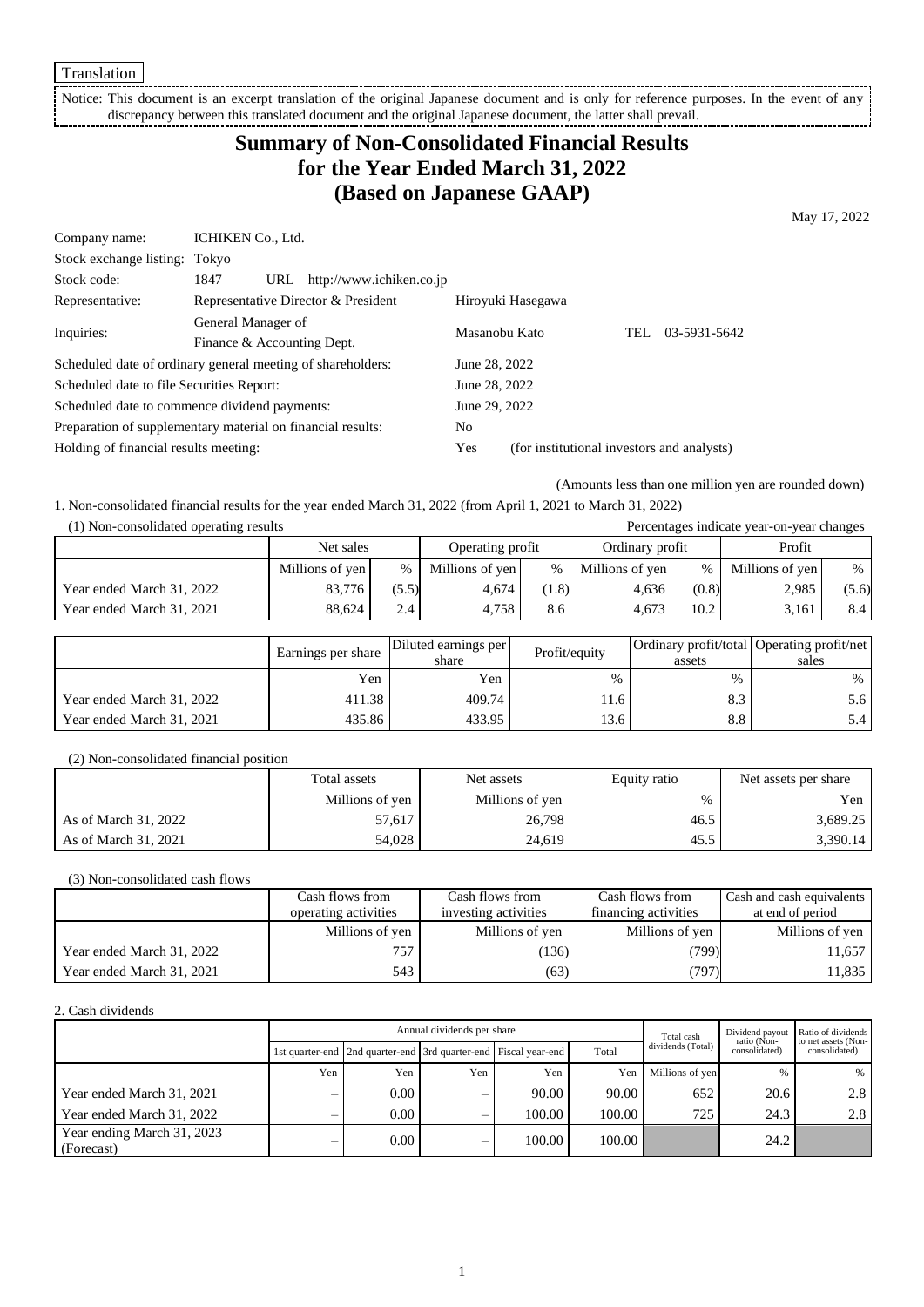3. Forecast of non-consolidated financial results for the year ending March 31, 2023 (from April 1, 2022 to March 31, 2023)

| Percentages indicate year-on-year changes |                 |      |                  |       |                   |        |                   |        |                    |
|-------------------------------------------|-----------------|------|------------------|-------|-------------------|--------|-------------------|--------|--------------------|
|                                           | Net sales       |      | Operating profit |       | Ordinary profit   |        | Profit            |        | Earnings per share |
|                                           | Millions of yen | $\%$ | Millions of yen  |       | % Millions of yen |        | % Millions of yen | $\%$   | Yen                |
| Six months ending<br>September 30, 2022   | 44,000          | 16.1 | 2,100            | (8.4) | 2,050             | (10.3) | 1,400             | (17.5) | 192.92             |
| Full year                                 | 90,000          | 7.4  | 4.440            | (5.0) | 4,340             | (6.4)  | 3,000             | 0.5    | 413.40             |

4. Notes

(1) Changes in accounting policies, changes in accounting estimates, and restatement of prior period financial statements

| Changes in accounting policies due to revisions to accounting standards and other regulations: | Yes            |
|------------------------------------------------------------------------------------------------|----------------|
| Changes in accounting policies due to other reasons:                                           | No             |
| Changes in accounting estimates:                                                               | No             |
| Restatement of prior period financial statements:                                              | N <sub>0</sub> |

#### (2) Number of issued shares (common shares)

Total number of issued shares at the end of the period (including treasury shares)

| As of March 31, 2022                               |  | 7,282,400 shares   As of March 31, 2021      |  | 7,278,400 shares |  |  |  |
|----------------------------------------------------|--|----------------------------------------------|--|------------------|--|--|--|
| Number of treasury shares at the end of the period |  |                                              |  |                  |  |  |  |
| As of March 31, 2022                               |  | 24.651 shares As of March 31, 2021           |  | 24.330 shares    |  |  |  |
| Average number of shares during the period         |  |                                              |  |                  |  |  |  |
| Year ended March 31, 2022                          |  | 7,256,891 shares   Year ended March 31, 2021 |  | 7,254,292 shares |  |  |  |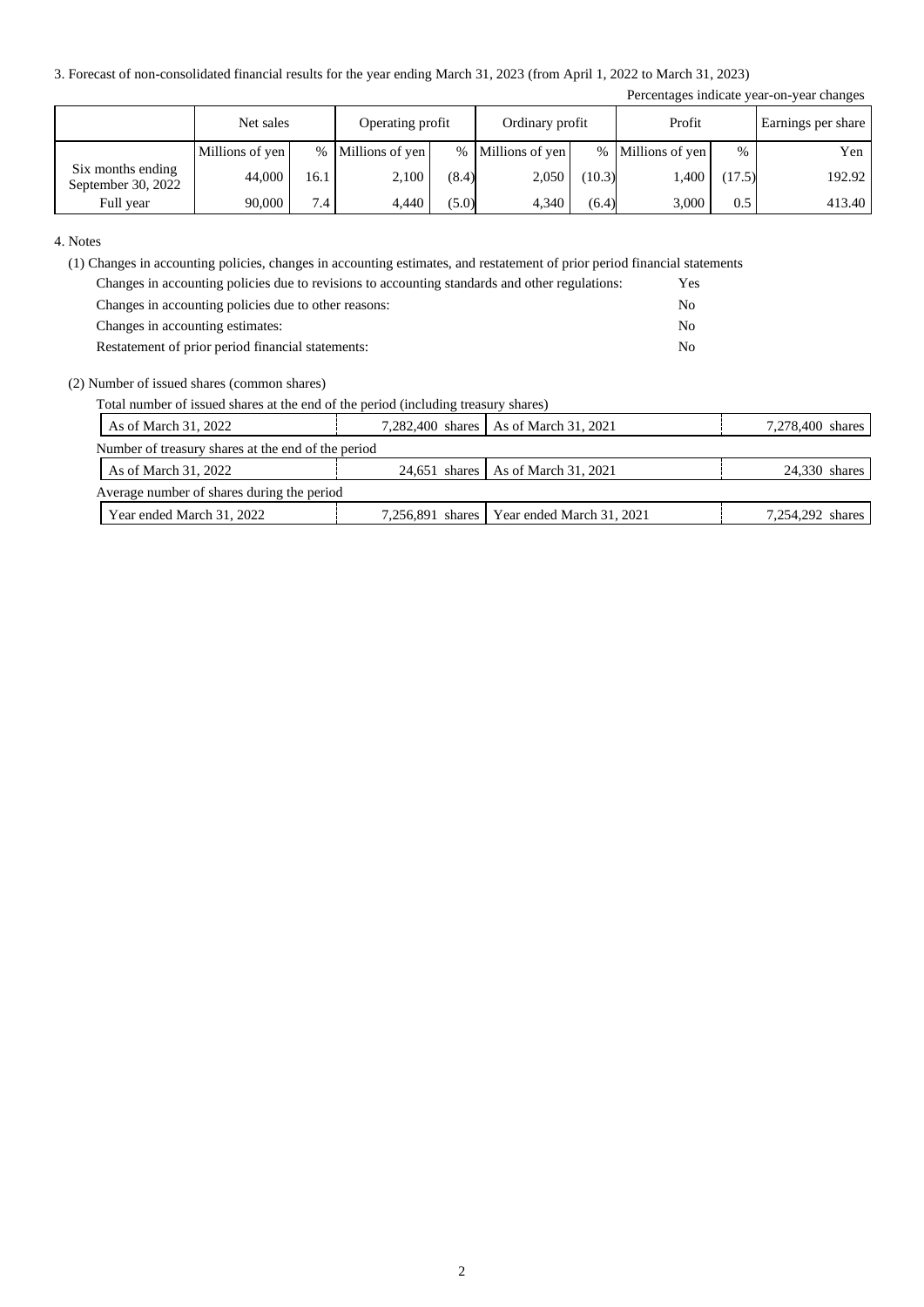# **Non-consolidated financial statements**

**Non-consolidated balance sheets**

|                                                              |                      | (Millions of yen)    |
|--------------------------------------------------------------|----------------------|----------------------|
|                                                              | As of March 31, 2021 | As of March 31, 2022 |
| Assets                                                       |                      |                      |
| Current assets                                               |                      |                      |
| Cash and deposits                                            | 11,835               | 11,657               |
| Notes receivable - trade                                     | 31                   | 5,509                |
| Electronically recorded monetary claims - operating          | 2,008                | 2,284                |
| Accounts receivable from completed construction<br>contracts | 24,490               |                      |
| Accounts receivable from completed construction              |                      |                      |
| contracts and other                                          |                      | 25,341               |
| Real estate for sale                                         | 2,249                | 2,216                |
| Costs on construction contracts in progress                  | 3,624                | 919                  |
| Prepaid expenses                                             | 103                  | 125                  |
| Accounts receivable - other                                  | 82                   | 101                  |
| Other                                                        | 186                  | 176                  |
| Allowance for doubtful accounts                              | (5)                  | (6)                  |
| Total current assets                                         | 44,606               | 48,324               |
| Non-current assets                                           |                      |                      |
| Property, plant and equipment                                |                      |                      |
| <b>Buildings</b>                                             | 3,531                | 3,300                |
| Accumulated depreciation                                     | (1,933)              | (2,028)              |
| Buildings, net                                               | 1,597                | 1,272                |
| Structures                                                   | 240                  | 220                  |
| Accumulated depreciation                                     | (200)                | (203)                |
| Structures, net                                              | 40                   | 17                   |
| Vehicles                                                     | 6                    | 6                    |
| Accumulated depreciation                                     | (2)                  | (3)                  |
| Vehicles, net                                                | $\overline{4}$       | $\overline{3}$       |
| Tools, furniture and fixtures                                | 330                  | 336                  |
| Accumulated depreciation                                     | (206)                | (248)                |
| Tools, furniture and fixtures, net                           | 124                  | 88                   |
| Land                                                         | 4,789                | 4,507                |
| Leased assets                                                | $27\,$               | 24                   |
| Accumulated depreciation                                     | (14)                 | (17)                 |
| Leased assets, net                                           | 13                   | 6                    |
| Construction in progress                                     | $\mathbf{2}$         | $\qquad \qquad -$    |
| Total property, plant and equipment                          | 6,572                | 5,894                |
| Intangible assets                                            |                      |                      |
| Software                                                     | 87                   | 97                   |
| Other                                                        | $\sqrt{5}$           | 29                   |
| Total intangible assets                                      | 92                   | 127                  |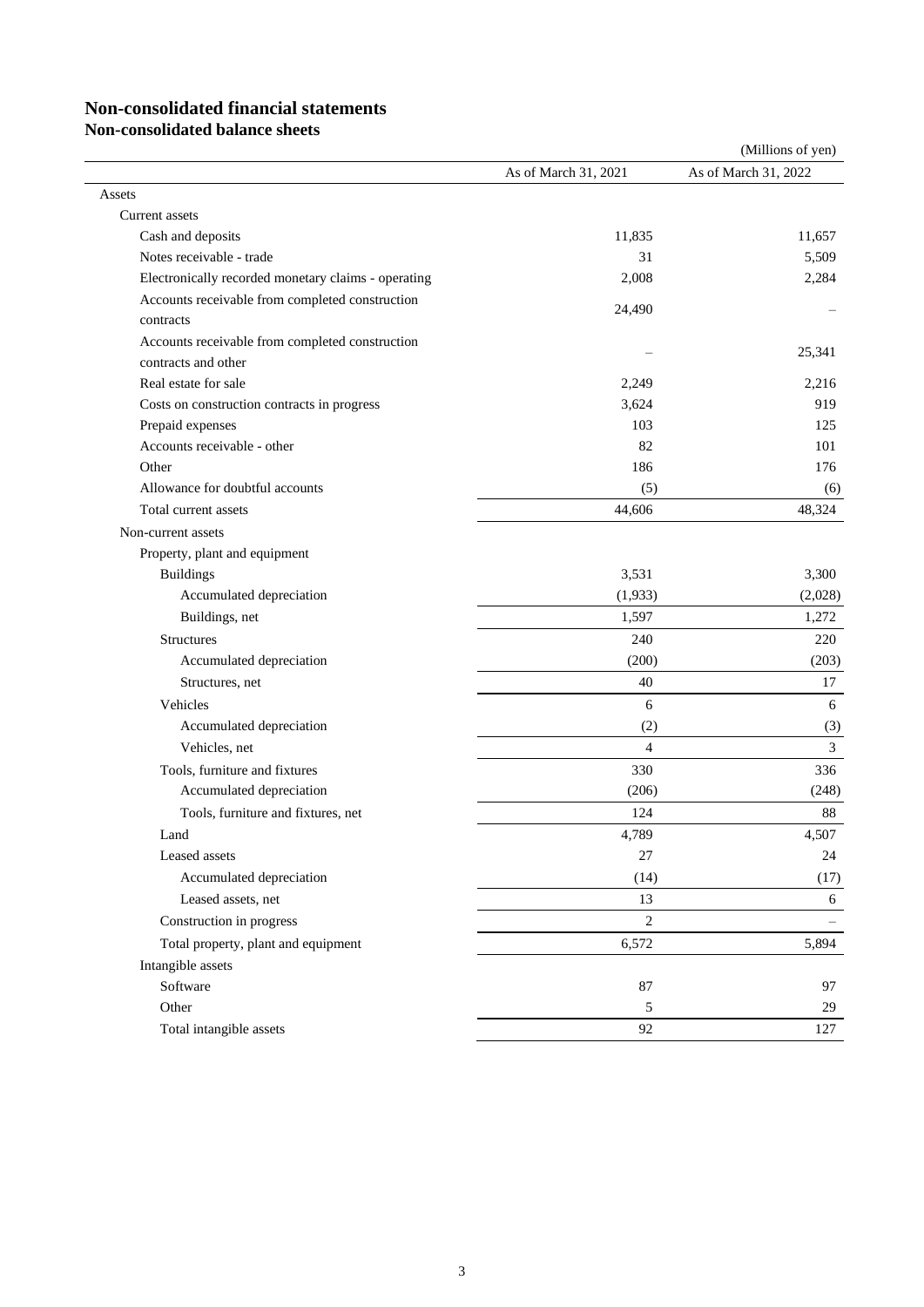|                                    |                      | (Millions of yen)    |
|------------------------------------|----------------------|----------------------|
|                                    | As of March 31, 2021 | As of March 31, 2022 |
| Investments and other assets       |                      |                      |
| Investment securities              | 1,544                | 1,468                |
| Investments in capital             | $\overline{0}$       | $\theta$             |
| Distressed receivables             | 3                    | $\Omega$             |
| Long-term prepaid expenses         | 14                   | 9                    |
| Deferred tax assets                | 838                  | 1,211                |
| Guarantee deposits                 | 304                  | 402                  |
| Other                              | 54                   | 178                  |
| Allowance for doubtful accounts    | (3)                  | (0)                  |
| Total investments and other assets | 2,756                | 3,270                |
| Total non-current assets           | 9,421                | 9,292                |
| Total assets                       | 54,028               | 57,617               |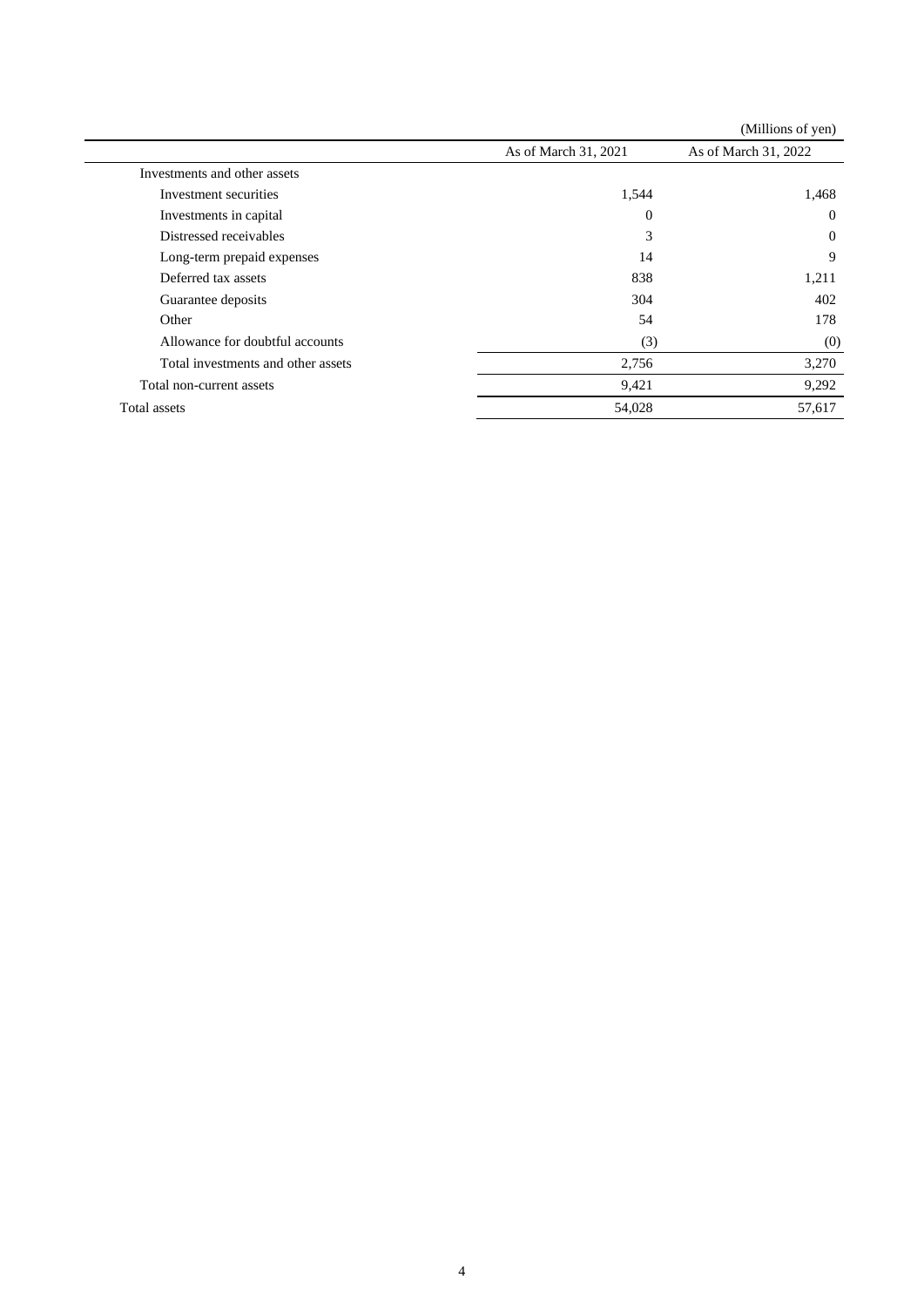|                                                         |                      | (Millions of yen)    |
|---------------------------------------------------------|----------------------|----------------------|
|                                                         | As of March 31, 2021 | As of March 31, 2022 |
| Liabilities                                             |                      |                      |
| <b>Current liabilities</b>                              |                      |                      |
| Notes payable - trade                                   | 1,177                | 525                  |
| Electronically recorded obligations - operating         | 4,845                | 6,319                |
| Accounts payable for construction contracts             | 9,116                | 11,225               |
| Short-term borrowings                                   | 1,510                | 1,534                |
| Lease liabilities                                       | 7                    | 5                    |
| Accounts payable - other                                | 327                  | 261                  |
| Accrued expenses                                        | 131                  | 132                  |
| Income taxes payable                                    | 924                  | 875                  |
| Accrued consumption taxes                               | 745                  | 512                  |
| Advances received on construction contracts in progress | 2,443                | 2,289                |
| Deposits received                                       | 1,053                | 57                   |
| Provision for warranties for completed construction     | 247                  | 133                  |
| Provision for loss on construction contracts            | 146                  | 144                  |
| Provision for bonuses                                   | 409                  | 569                  |
| Provision for compensation for damage                   | 70                   |                      |
| Other                                                   | 13                   | 25                   |
| Total current liabilities                               | 23,170               | 24,613               |
| Non-current liabilities                                 |                      |                      |
| Long-term borrowings                                    | 4,527                | 4,363                |
| Lease liabilities                                       | $\overline{7}$       | -1                   |
| Provision for retirement benefits                       | 1,474                | 1,543                |
| Long-term accounts payable - other                      | 9                    | 9                    |
| Long-term deposits received                             | 219                  | 288                  |
| Total non-current liabilities                           | 6,238                | 6,206                |
| <b>Total liabilities</b>                                | 29,408               | 30,819               |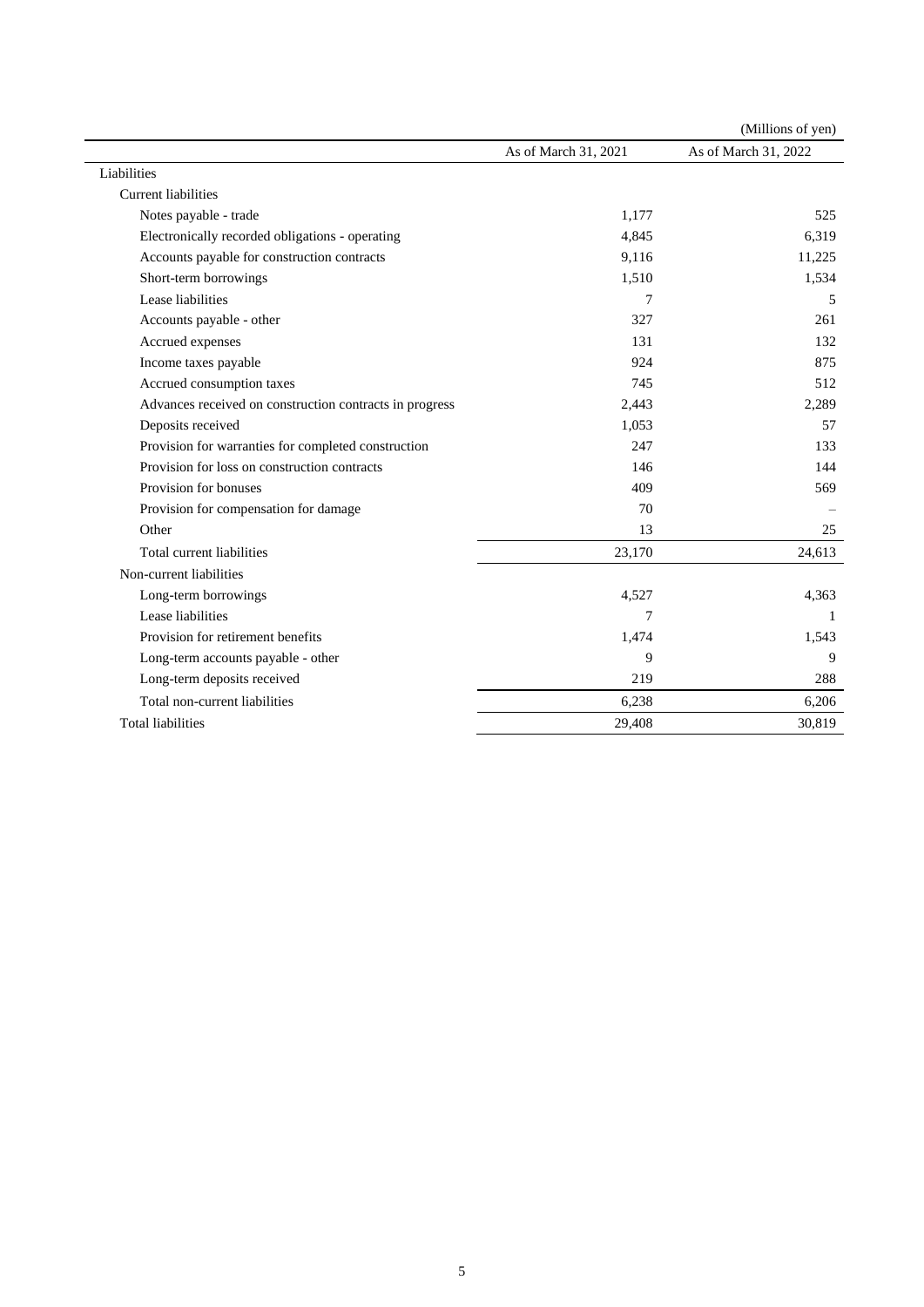|                                                       |                      | (Millions of yen)    |
|-------------------------------------------------------|----------------------|----------------------|
|                                                       | As of March 31, 2021 | As of March 31, 2022 |
| Net assets                                            |                      |                      |
| Shareholders' equity                                  |                      |                      |
| Share capital                                         | 4,327                | 4,329                |
| Capital surplus                                       |                      |                      |
| Legal capital surplus                                 | 212                  | 214                  |
| Total capital surplus                                 | 212                  | 214                  |
| Retained earnings                                     |                      |                      |
| Legal retained earnings                               | 432                  | 498                  |
| Other retained earnings                               |                      |                      |
| Retained earnings brought forward                     | 19,173               | 21,441               |
| Total retained earnings                               | 19,606               | 21,939               |
| Treasury shares                                       | (26)                 | (26)                 |
| Total shareholders' equity                            | 24,120               | 26,456               |
| Valuation and translation adjustments                 |                      |                      |
| Valuation difference on available-for-sale securities | 472                  | 318                  |
| Total valuation and translation adjustments           | 472                  | 318                  |
| Share acquisition rights                              | 27                   | 22                   |
| Total net assets                                      | 24,619               | 26,798               |
| Total liabilities and net assets                      | 54,028               | 57,617               |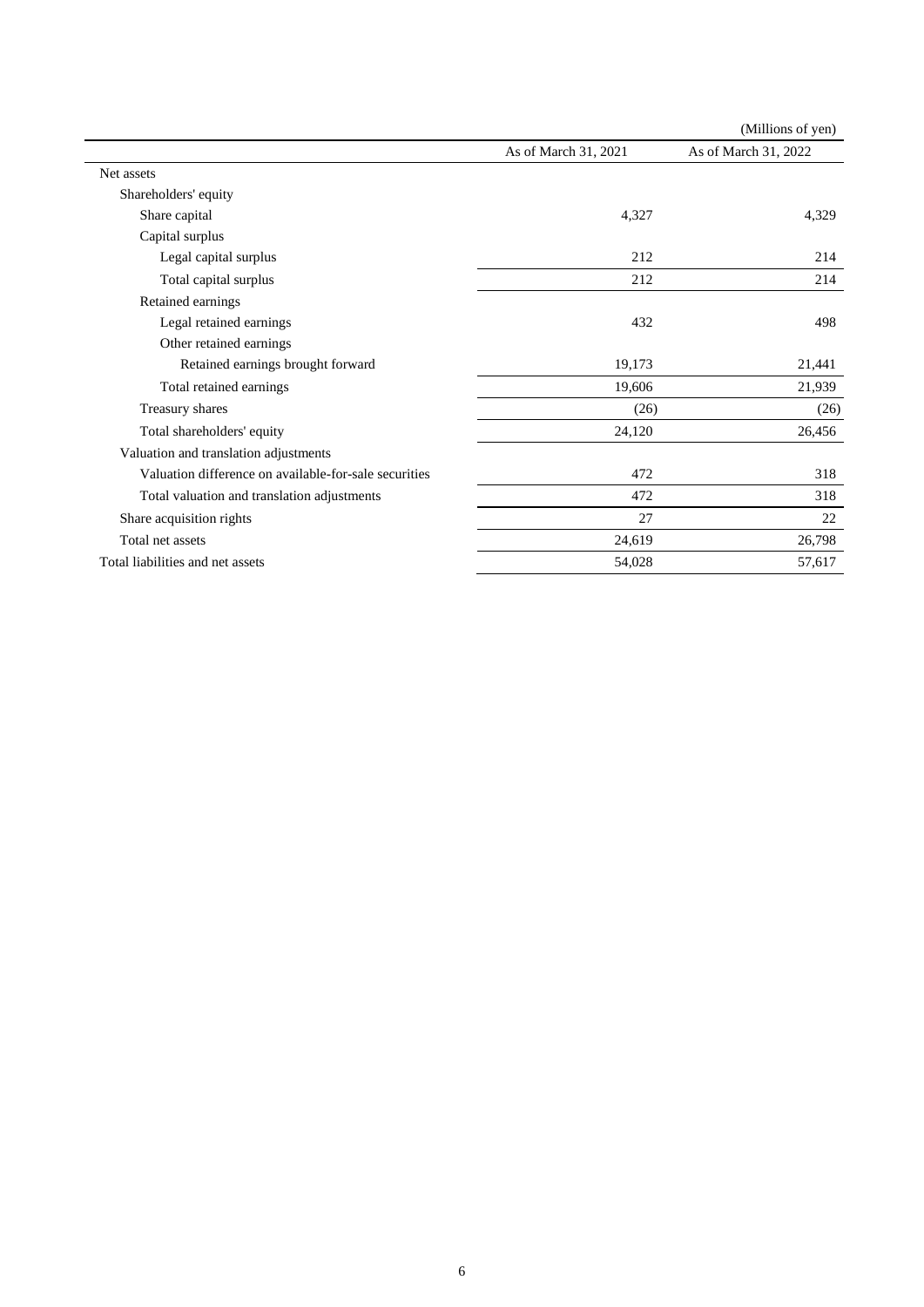#### **Non-consolidated statements of income**

|                                                    |                   | (Millions of yen) |
|----------------------------------------------------|-------------------|-------------------|
|                                                    | Fiscal year ended | Fiscal year ended |
|                                                    | March 31, 2021    | March 31, 2022    |
| Net sales                                          |                   |                   |
| Net sales of completed construction contracts      | 87,942            | 83,316            |
| Sales in real estate business                      | 681               | 459               |
| Total net sales                                    | 88,624            | 83,776            |
| Cost of sales                                      |                   |                   |
| Cost of sales of completed construction contracts  | 80,300            | 76,114            |
| Cost of sales in real estate business              | 662               | 274               |
| Total cost of sales                                | 80,962            | 76,389            |
| Gross profit                                       |                   |                   |
| Gross profit on completed construction contracts   | 7,642             | 7,202             |
| Gross profit - real estate business                | 18                | 185               |
| Total gross profit                                 | 7,661             | 7,387             |
| Selling, general and administrative expenses       |                   |                   |
| Remuneration for directors (and other officers)    | 182               | 175               |
| Employees' salaries and allowances                 | 1,005             | 976               |
| Retirement payments                                | 6                 | 3                 |
| Retirement benefit expenses                        | 46                | 49                |
| Provision for bonuses                              | 73                | 105               |
| Legal welfare expenses                             | 172               | 176               |
| Welfare expenses                                   | 62                | 43                |
| Repair and maintenance expenses                    | 43                | 46                |
| Stationery expenses                                | 21                | 25                |
| Communication and transportation expenses          | 127               | 133               |
| Power utilities expenses                           | $\mathfrak{D}$    | 2                 |
| Advertising expenses                               | 22                | 17                |
| Provision of allowance for doubtful accounts       | 1                 | 1                 |
| Entertainment expenses                             | 41                | 39                |
| Donations                                          | 23                | 3                 |
| Rent expenses on land and buildings                | 158               | 164               |
| Depreciation                                       | 125               | 109               |
| Taxes and dues                                     | 168               | 160               |
| Insurance expenses                                 | 16                | 17                |
| Miscellaneous expenses                             | 600               | 458               |
| Total selling, general and administrative expenses | 2,903             | 2,712             |
| Operating profit                                   | 4,758             | 4,674             |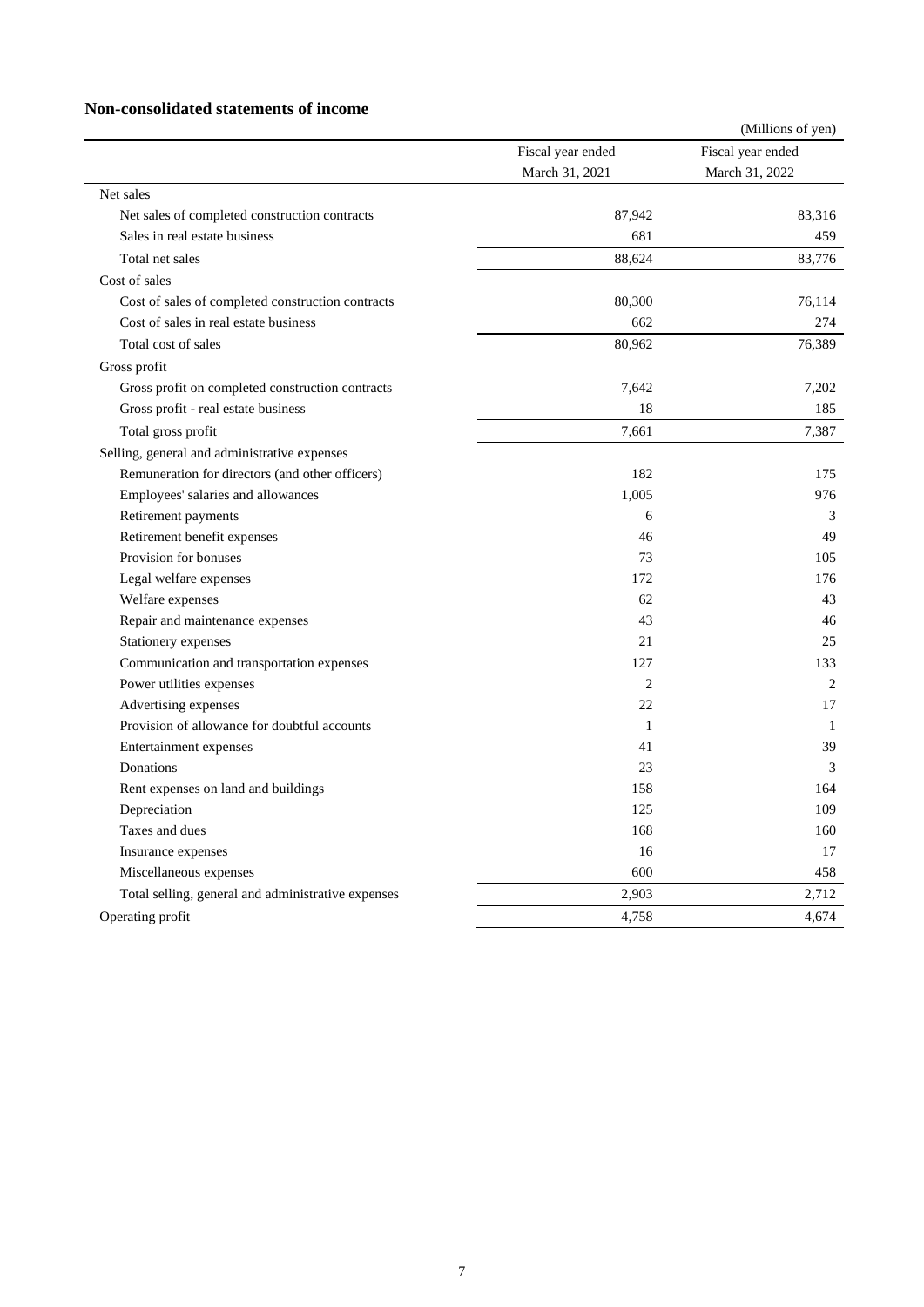|                                          |                          | (Millions of yen) |
|------------------------------------------|--------------------------|-------------------|
|                                          | Fiscal year ended        | Fiscal year ended |
|                                          | March 31, 2021           | March 31, 2022    |
| Non-operating income                     |                          |                   |
| Interest income                          | $\Omega$                 | $\theta$          |
| Dividend income                          | 24                       | 26                |
| Interest on tax refund                   | $\Omega$                 | $\Omega$          |
| Insurance claim income                   |                          | 13                |
| Miscellaneous income                     | 11                       | 14                |
| Total non-operating income               | 36                       | 54                |
| Non-operating expenses                   |                          |                   |
| Interest expenses                        | 86                       | 78                |
| Loss on sale of notes receivable - trade | 22                       | 5                 |
| Commission expenses                      | 12                       | 9                 |
| Miscellaneous expenses                   | $\theta$                 | $\mathbf{0}$      |
| Total non-operating expenses             | 121                      | 92                |
| Ordinary profit                          | 4,673                    | 4,636             |
| Extraordinary income                     |                          |                   |
| Gain on sale of investment securities    | $\equiv$                 | 125               |
| Total extraordinary income               | $\overline{\phantom{0}}$ | 125               |
| <b>Extraordinary losses</b>              |                          |                   |
| Loss on retirement of non-current assets | 28                       |                   |
| Impairment losses                        |                          | 544               |
| Total extraordinary losses               | 28                       | 544               |
| Profit before income taxes               | 4,645                    | 4,217             |
| Income taxes - current                   | 1,504                    | 1,558             |
| Income taxes - deferred                  | (20)                     | (326)             |
| Total income taxes                       | 1,483                    | 1,231             |
| Profit                                   | 3,161                    | 2,985             |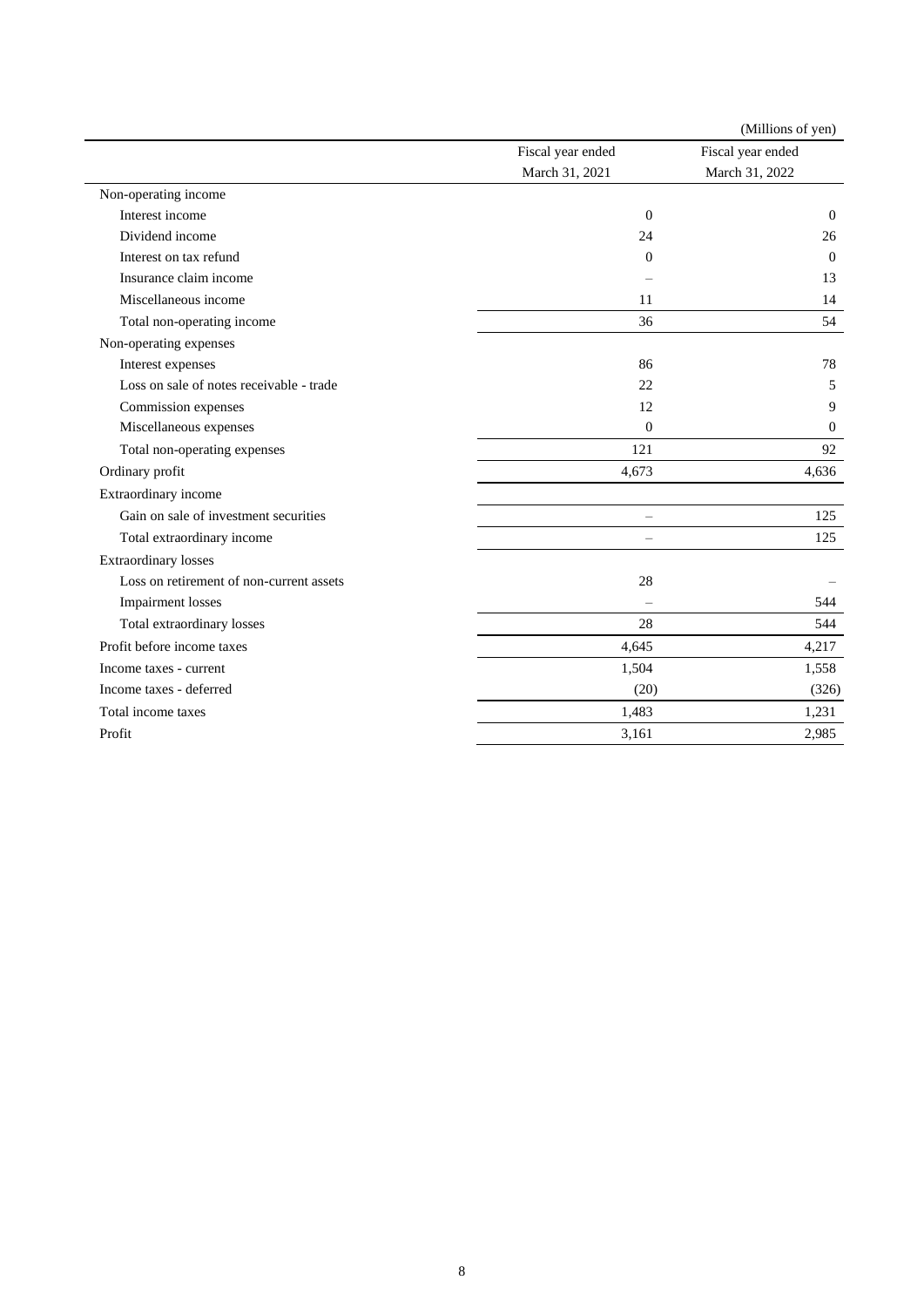## **Non-consolidated statements of changes in equity**

Fiscal year ended March 31, 2021

(Millions of yen)

|                                                                  | Shareholders' equity     |                          |                          |                               |                                                                             |                               |                    |                                  |
|------------------------------------------------------------------|--------------------------|--------------------------|--------------------------|-------------------------------|-----------------------------------------------------------------------------|-------------------------------|--------------------|----------------------------------|
|                                                                  |                          |                          | Capital surplus          |                               | Retained earnings                                                           |                               |                    |                                  |
|                                                                  | Share capital            | Legal capital<br>surplus | Total capital<br>surplus | Legal<br>retained<br>earnings | Other<br>retained<br>earnings<br>Retained<br>earnings<br>brought<br>forward | Total<br>retained<br>earnings | Treasury<br>shares | Total<br>shareholders'<br>equity |
| Balance at beginning of period                                   | 4,327                    | 212                      | 212                      | 367                           | 16,730                                                                      | 17,097                        | (25)               | 21,611                           |
| Changes during period                                            |                          |                          |                          |                               |                                                                             |                               |                    |                                  |
| Issuance of new shares - exercise<br>of share acquisition rights | $\overline{\phantom{0}}$ | $\overline{\phantom{0}}$ | $\overline{\phantom{0}}$ |                               |                                                                             |                               |                    |                                  |
| Provision of legal retained<br>earnings                          |                          |                          |                          | 65                            | (65)                                                                        | $\overline{\phantom{0}}$      |                    |                                  |
| Dividends of surplus                                             |                          |                          |                          |                               | (652)                                                                       | (652)                         |                    | (652)                            |
| Profit                                                           |                          |                          |                          |                               | 3,161                                                                       | 3,161                         |                    | 3,161                            |
| Purchase of treasury shares                                      |                          |                          |                          |                               |                                                                             |                               | (0)                | (0)                              |
| Net changes in items other than<br>shareholders' equity          |                          |                          |                          |                               |                                                                             |                               |                    |                                  |
| Total changes during period                                      | $\overline{\phantom{0}}$ | $\overline{\phantom{0}}$ | $\overline{\phantom{0}}$ | 65                            | 2,443                                                                       | 2,508                         | (0)                | 2,508                            |
| Balance at end of period                                         | 4,327                    | 212                      | 212                      | 432                           | 19,173                                                                      | 19,606                        | (26)               | 24,120                           |

|                                                                  | Valuation and translation                                          |                                                                     |                                |                     |
|------------------------------------------------------------------|--------------------------------------------------------------------|---------------------------------------------------------------------|--------------------------------|---------------------|
|                                                                  | Valuation<br>difference on<br>available-for-<br>sale<br>securities | adjustments<br>Total<br>valuation and<br>translation<br>adjustments | Share<br>acquisition<br>rights | Total net<br>assets |
| Balance at beginning of period                                   | 241                                                                | 241                                                                 | 27                             | 21,880              |
| Changes during period                                            |                                                                    |                                                                     |                                |                     |
| Issuance of new shares - exercise<br>of share acquisition rights |                                                                    |                                                                     |                                |                     |
| Provision of legal retained<br>earnings                          |                                                                    |                                                                     |                                |                     |
| Dividends of surplus                                             |                                                                    |                                                                     |                                | (652)               |
| Profit                                                           |                                                                    |                                                                     |                                | 3,161               |
| Purchase of treasury shares                                      |                                                                    |                                                                     |                                | (0)                 |
| Net changes in items other than<br>shareholders' equity          | 231                                                                | 231                                                                 |                                | 231                 |
| Total changes during period                                      | 231                                                                | 231                                                                 |                                | 2,739               |
| Balance at end of period                                         | 472                                                                | 472                                                                 | 27                             | 24,619              |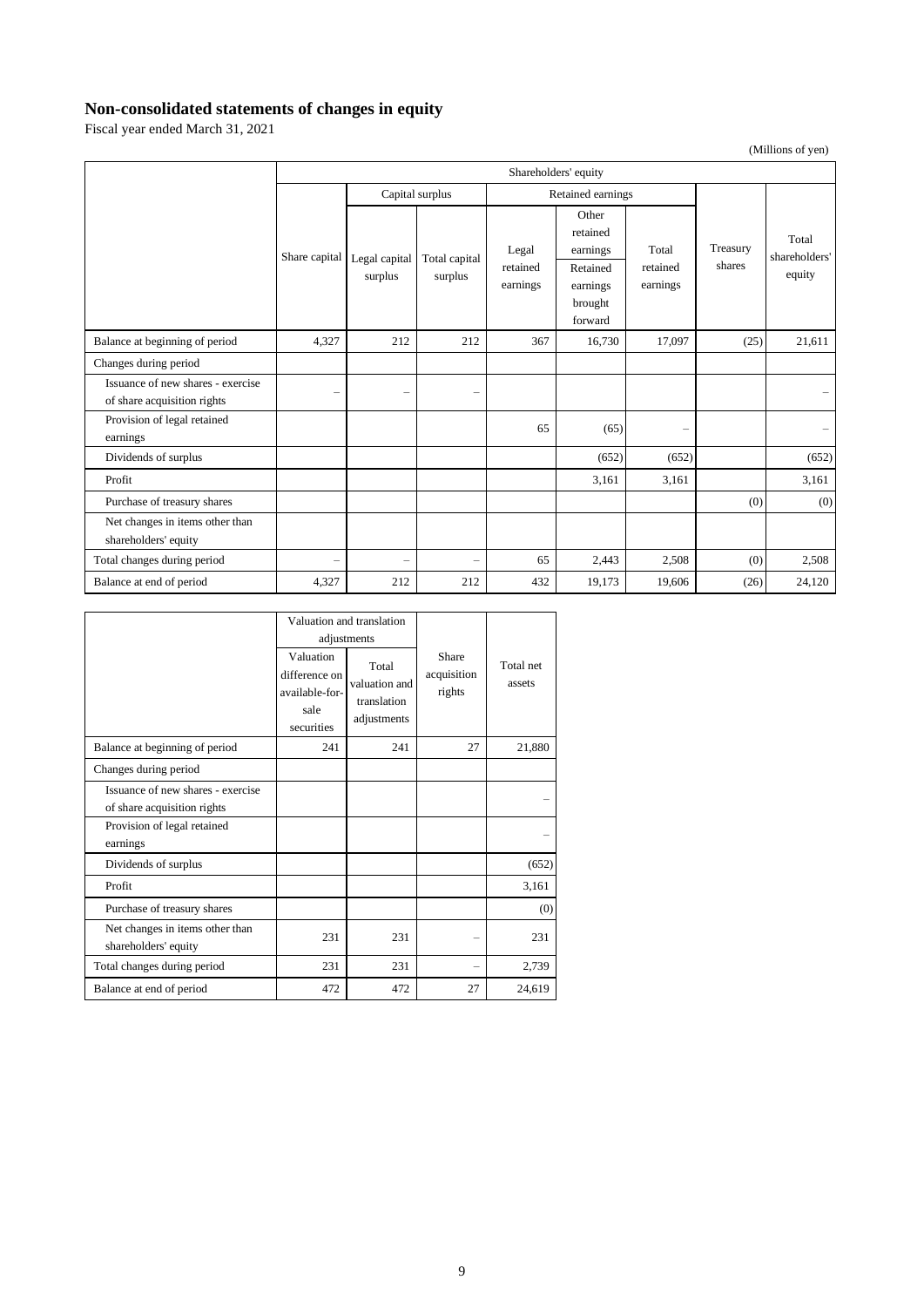#### Fiscal year ended March 31, 2022

(Millions of yen)

|                                                                  | Shareholders' equity |                          |                          |                               |                                                                             |                               |                    |                                  |
|------------------------------------------------------------------|----------------------|--------------------------|--------------------------|-------------------------------|-----------------------------------------------------------------------------|-------------------------------|--------------------|----------------------------------|
|                                                                  | Capital surplus      |                          | Retained earnings        |                               |                                                                             |                               |                    |                                  |
|                                                                  | Share capital        | Legal capital<br>surplus | Total capital<br>surplus | Legal<br>retained<br>earnings | Other<br>retained<br>earnings<br>Retained<br>earnings<br>brought<br>forward | Total<br>retained<br>earnings | Treasury<br>shares | Total<br>shareholders'<br>equity |
| Balance at beginning of period                                   | 4,327                | 212                      | 212                      | 432                           | 19,173                                                                      | 19,606                        | (26)               | 24,120                           |
| Changes during period                                            |                      |                          |                          |                               |                                                                             |                               |                    |                                  |
| Issuance of new shares - exercise<br>of share acquisition rights | $\mathbf{2}$         | $\overline{2}$           | $\mathfrak{2}$           |                               |                                                                             |                               |                    | 4                                |
| Provision of legal retained<br>earnings                          |                      |                          |                          | 65                            | (65)                                                                        | $\overline{\phantom{0}}$      |                    |                                  |
| Dividends of surplus                                             |                      |                          |                          |                               | (652)                                                                       | (652)                         |                    | (652)                            |
| Profit                                                           |                      |                          |                          |                               | 2,985                                                                       | 2,985                         |                    | 2,985                            |
| Purchase of treasury shares                                      |                      |                          |                          |                               |                                                                             |                               | (0)                | (0)                              |
| Net changes in items other than<br>shareholders' equity          |                      |                          |                          |                               |                                                                             |                               |                    |                                  |
| Total changes during period                                      | $\overline{2}$       | $\overline{2}$           | $\overline{2}$           | 65                            | 2,267                                                                       | 2,332                         | (0)                | 2,336                            |
| Balance at end of period                                         | 4,329                | 214                      | 214                      | 498                           | 21,441                                                                      | 21,939                        | (26)               | 26,456                           |

|                                                                  |                                                                    | Valuation and translation<br>adjustments             |                                |                     |
|------------------------------------------------------------------|--------------------------------------------------------------------|------------------------------------------------------|--------------------------------|---------------------|
|                                                                  | Valuation<br>difference on<br>available-for-<br>sale<br>securities | Total<br>valuation and<br>translation<br>adjustments | Share<br>acquisition<br>rights | Total net<br>assets |
| Balance at beginning of period                                   | 472                                                                | 472                                                  | 27                             | 24,619              |
| Changes during period                                            |                                                                    |                                                      |                                |                     |
| Issuance of new shares - exercise<br>of share acquisition rights |                                                                    |                                                      |                                | 4                   |
| Provision of legal retained<br>earnings                          |                                                                    |                                                      |                                |                     |
| Dividends of surplus                                             |                                                                    |                                                      |                                | (652)               |
| Profit                                                           |                                                                    |                                                      |                                | 2,985               |
| Purchase of treasury shares                                      |                                                                    |                                                      |                                | (0)                 |
| Net changes in items other than<br>shareholders' equity          | (153)                                                              | (153)                                                | (4)                            | (158)               |
| Total changes during period                                      | (153)                                                              | (153)                                                | (4)                            | 2,178               |
| Balance at end of period                                         | 318                                                                | 318                                                  | 22                             | 26,798              |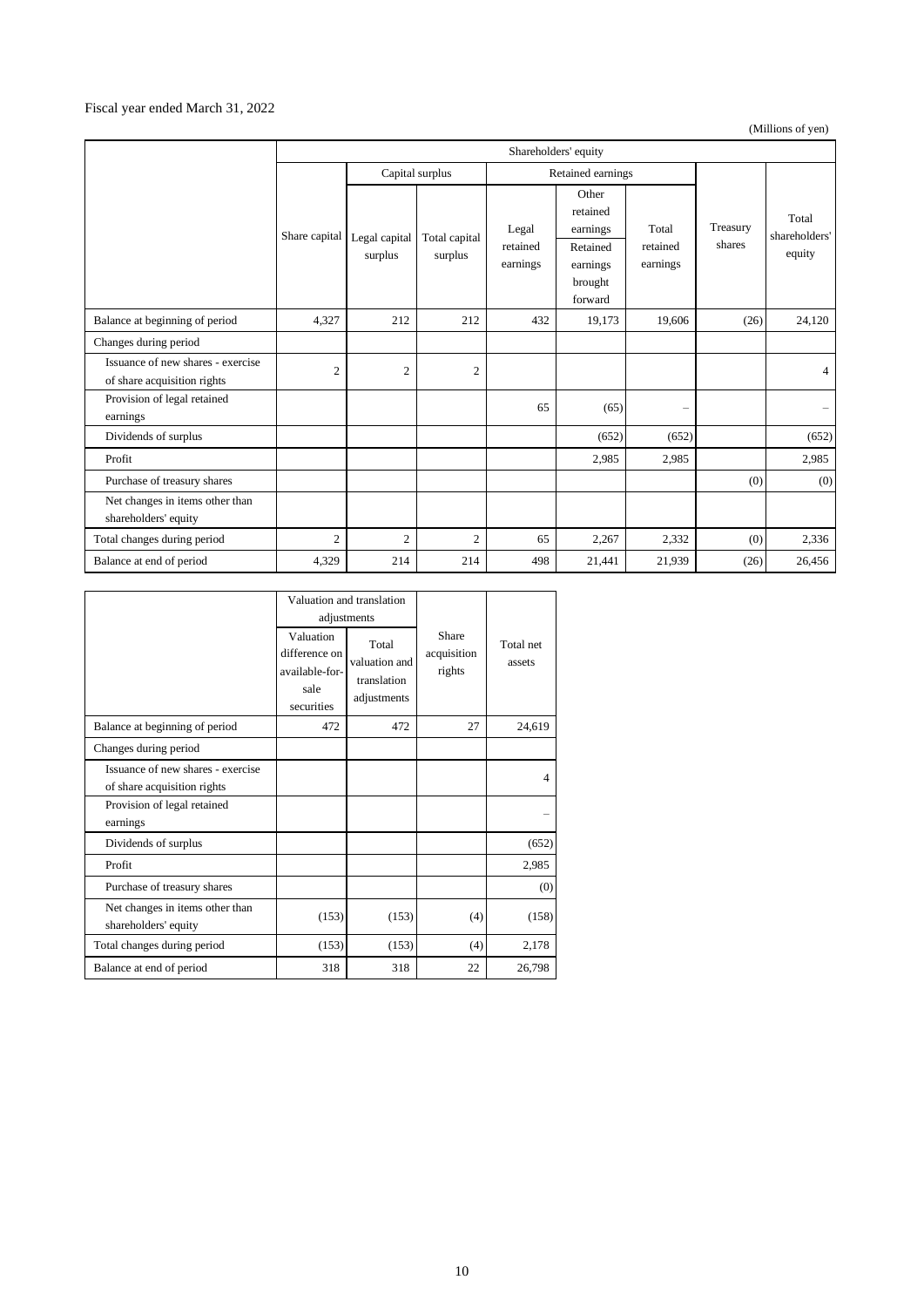### **Non-consolidated statements of cash flows**

|                                                               |                   | (Millions of yen) |
|---------------------------------------------------------------|-------------------|-------------------|
|                                                               | Fiscal year ended | Fiscal year ended |
|                                                               | March 31, 2021    | March 31, 2022    |
| Cash flows from operating activities                          |                   |                   |
| Profit before income taxes                                    | 4,645             | 4,217             |
| Depreciation                                                  | 219               | 200               |
| <b>Impairment</b> losses                                      |                   | 544               |
| Increase (decrease) in allowance for doubtful accounts        | (130)             | (1)               |
| Increase (decrease) in provision for warranties for completed |                   |                   |
| construction                                                  | (96)              | (114)             |
| Increase (decrease) in provision for loss on construction     | 27                |                   |
| contracts                                                     |                   | (1)               |
| Increase (decrease) in provision for bonuses                  | (12)              | 160               |
| Increase (decrease) in provision for retirement benefits      | 82                | 69                |
| Interest and dividend income                                  | (25)              | (27)              |
| Insurance claim income                                        |                   | (13)              |
| Interest expenses                                             | 86                | 78                |
| Loss (gain) on sale of investment securities                  |                   | (125)             |
| Decrease (increase) in trade receivables                      | 186               |                   |
| Decrease (increase) in notes and accounts receivable-trade    |                   |                   |
| and others                                                    |                   | (6,602)           |
| Decrease (increase) in costs on construction contracts in     |                   |                   |
| progress                                                      | (2,106)           | 2,704             |
| Increase (decrease) in trade payables                         | (3,916)           | 2,931             |
| Decrease (increase) in consumption taxes refund receivable    | 63                |                   |
| Increase (decrease) in accrued consumption taxes              | 745               | (232)             |
| Increase (decrease) in advances received on construction      | 874               |                   |
| contracts in progress                                         |                   | (154)             |
| Other, net                                                    | 1,330             | (1,154)           |
| Subtotal                                                      | 1,975             | 2,478             |
| Interest and dividends received                               | 25                | 27                |
| Proceeds from insurance income                                |                   | 30                |
| Interest paid                                                 | (86)              | (77)              |
| Compensation paid for damage                                  |                   | (91)              |
| Payments into deposit money                                   | (30)              |                   |
| Income taxes paid                                             | (1, 341)          | (1,608)           |
| Net cash provided by (used in) operating activities           | 543               | 757               |
| Cash flows from investing activities                          |                   |                   |
| Purchase of property, plant and equipment                     | (294)             | (30)              |
| Purchase of intangible assets                                 | (13)              | (77)              |
| Purchase of investment securities                             |                   | (200)             |
| Proceeds from sale of investment securities                   |                   | 201               |
| Proceeds from refund of guarantee deposits                    | 247               | 5                 |
| Other, net                                                    | (2)               | (35)              |
| Net cash provided by (used in) investing activities           | (63)              | (136)             |
|                                                               |                   |                   |